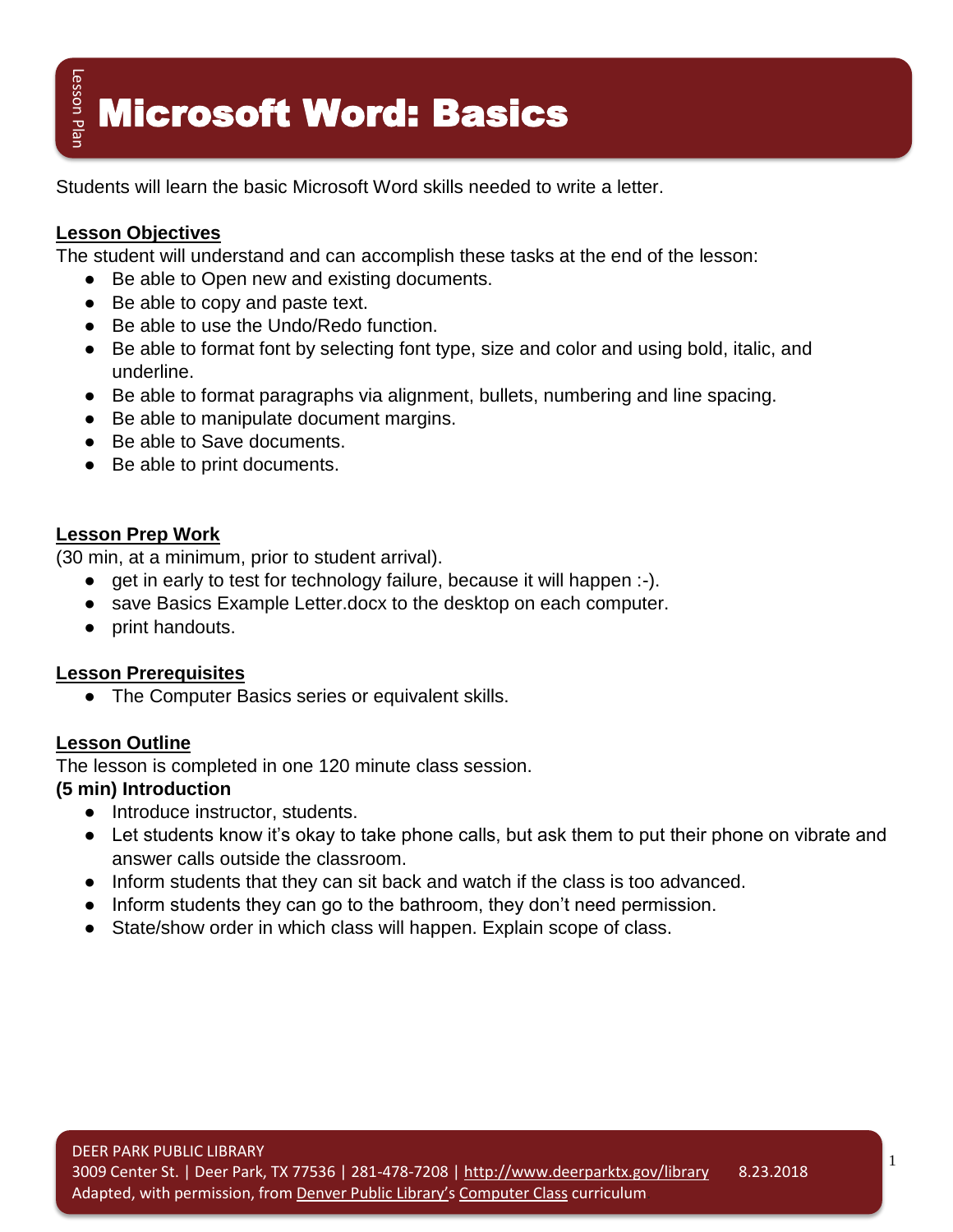#### **(5) Overview of Word**

- What is Word and what is it used for?
- Open Basics Example Letter.docx
	- *Tip: Magnify text 120% so that letters are easier to read on the projector screen.*
- Open a New Word document from the start menu.
- Explore the ribbon/switch between Home tab and Page Layout tab.
	- Discuss the purposes of these tabs (the rest will be advanced).
		- $\blacksquare$  File = printing and saving.
		- $\blacksquare$  Home = options that you will use more frequently.
		- $\blacksquare$  Layout = options to change how the page will print (e.g. margins).
	- Show how to minimize and restore the ribbon by double clicking on one of the tabs.

#### **(5) Keyboard buttons**

- Placing the Cursor and Selecting.
	- $\circ$  A computer doesn't know what you want it to do until you tell it.
	- Changes will be made from where the black blinking line appears.
	- Highlighting changes text in bulk.
- Enter actually starts a new paragraph, even if you only have a couple of words on the line.
	- *Activity: Start a new paragraph after the date.*
		- Click after "June 1st, 2016".
		- Press enter.
		- Point out that it starts a new paragraph.
		- The paragraph started where the cursor was when you hit enter.
	- *Comprehension Check: Everyone clicks after "Dear Mom," and presses enter.*
- Backspace removes characters behind the cursor.
	- *Activity: Backspace out the date and type in the correct date.*
		- Place the cursor after the date.
		- Hit backspace until it is gone.
		- Type in the correct Date
	- *Comprehension Check: Backspace out "your Daughter" and have type in your name.*

#### **(15) Copy and Paste**

- *Explanation/Discussion*
	- Copy and paste allows you to take text from one place and move it to another.
	- Some job search sites require you to copy and paste in your resume.
	- This shortcut saves you from retyping the entire document.
- *Activity: Demonstration: Students do NOT follow along. Copy the text of the letter to a new blank document.*
	- *Tip: Starting with a demonstration puts into context what the students are about to learn. Looking at the process as whole can help them understand each of the steps much easier.*
	- *Tip: Use right click to teach copy and paste. However, be sure to also teach Keyboard shortcuts since they work best on library computers. CTRL + C = Copy; CTRL + V = Paste. You can use right click copy, right click paste in most software.*
- *Activity: Copy and paste the first paragraph from Basics Example Letter.docx to your blank document.*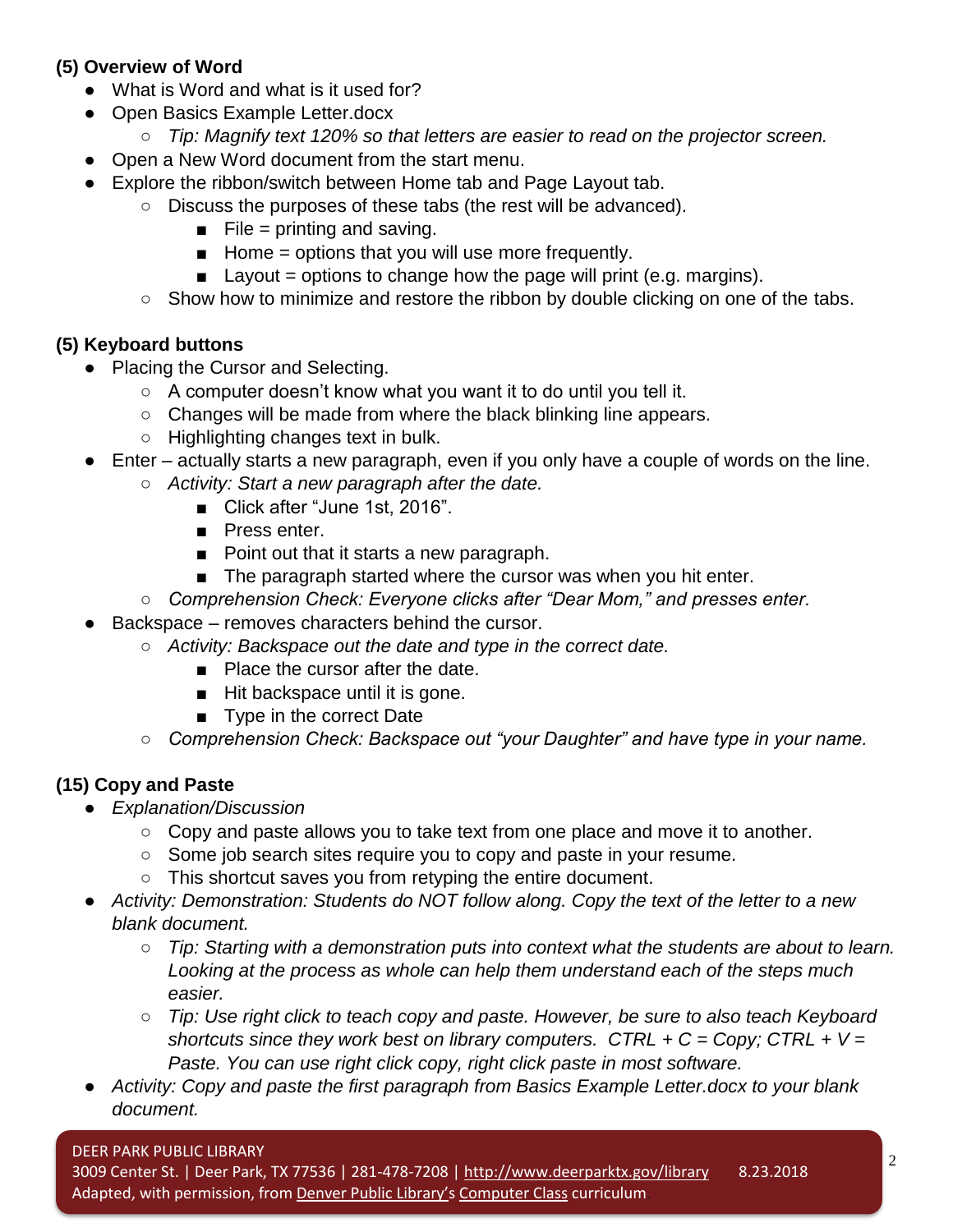- Walk students slowly through the process of copying and pasting just the first paragraph into a new document.
- Always use right click copy, right click paste.
- Ask them to delete all the text in the new document, then walk them through copy and paste again with the second paragraph.
	- *Tip: Make sure students know how to navigate the taskbar. The Word icon will be tiled when there are multiple documents open. They will need to hover on the icon, then click on the document they want to be looking at currently.*
- *Comprehension Check: Students copy and paste the full content of the letter to a new document.*
	- Ask students to delete their text first. Ask them what keyboard key to use.
	- Instructor walks around the room to assists students who fall behind.
	- Practice copy and paste at least 2 more times, ending with all the text from Basics Example Letter.docx in your new document.
- *Explanation:*
	- Just being able to to copy and paste within Word is super cool. However, you can also use copy and paste almost anywhere on a computer!
	- E.G. Many job applications have you copy and paste your resume onto their website. Or what if you want to pull some text from a long article? You don't want to retype that! C&P, yo!
	- In this letter, we want to tell our moms about the awesome library we just found in our new community! Let's copy and paste the URL into the letter.
- *Comprehension Check: Students open a web browser, grab the library URL, and paste it into the letter.*
	- Make sure students type in some sentence about the awesome library.
	- Walk around the room and help students who get lost.

## **(10) Formatting Font**

- *Explanation/Discussion*
	- Ask students: "What is font?"
	- Metaphor: the handwriting of the computer. Just like each student in the class writes with a different style, the computer can write in different styles as well.
	- Elements of font: shape of the letters (font face), color, size, thickness, etc.
	- Whenever you want to edit something on the computer, the first thing you have to do is select what you want to change.
- Activity: Modify the font of the first paragraph.
	- Change the Font Face.
		- *Tip: Make sure students know to always select the text they want to change. Practice highlighting a couple times so they can see how to select text.*
	- Change the font size.
	- Change the font color.
	- Make the font bold, italic and underline.
		- *Tip: all of the changes we made will be available any time students are typing up documents. They'll have all the same buttons in their email or any other major word processor.*
- *Comprehension Check: students make 3 font changes to the second paragraph.*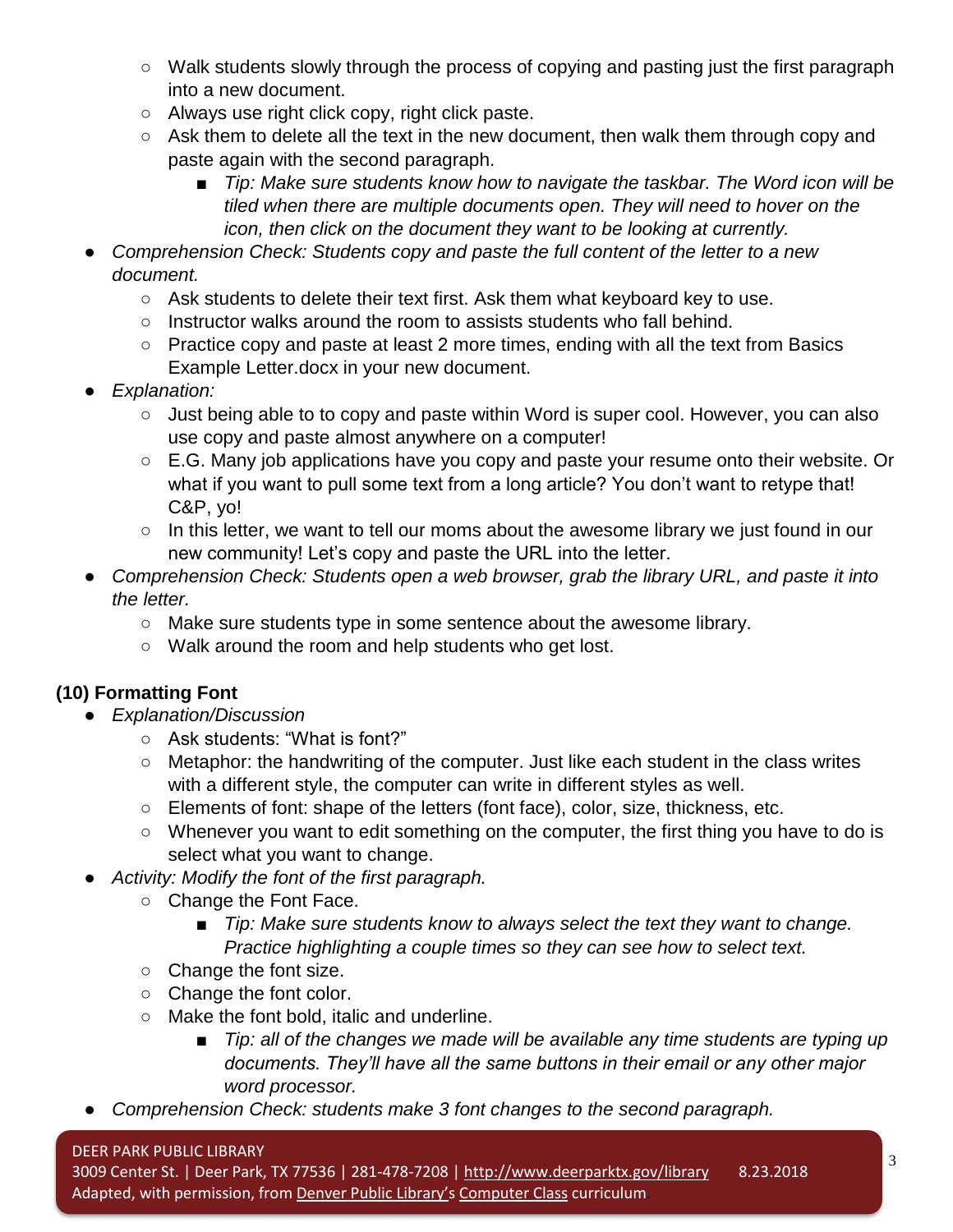- Remind students that they need to select what they want to change. If they don't select the second paragraph, they won't see any changes.
- Instructor walks around the room to assist students who get stuck.
- Ask students where they might use some of these font formatting tricks in the future. Write their answers on the whiteboard.

## **(15) Formatting Paragraph**

- *Explanation/Discussion*
	- Just like we changed the font, we have paragraph formatting options to manage paragraph spacing and alignment.
- Activity: Adjust the paragraph alignment for the date.
	- Ask students: "How many people have moved text on a page using this method?"
		- Click in front of the date and press the space bar several times.
		- Most of your students should raise their hands.
		- We don't want to spend that much time manually manipulating our document. We want as much work as possible to be done by the computer.
	- Use Right Align to move the date to the right side of the page.
		- *Teacher's Tip: I use highlight because then students don't have to try to remember when they can just click in a paragraph to edit something versus select all the text they want to effect to edit it. Plus, it sets them up to change the alignment on multiple paragraphs in the future.*
	- Use the Align Text Center button to move the text back to center.
- *Activity: Adjust paragraph spacing.*
	- Explain that Word has started doing some weird stuff with paragraph spacing. It looks great when you have big blocks of text, like in a letter, but it doesn't always look that great. When you have an address, the spacing look atrocious.
	- Click at the very beginning of the letter, before your date, and press enter several times to move the text down.
	- Click back at the top of the page.
	- Type the library's address as the return address.
		- *Teacher's Tip: Tell students it is OK for them to type in just their first name on one line and city on another if they are slower typers.*
		- There is a huge space between their name and their address. This looks bad.
		- Ask students: "What's the first thing we do whenever we edit something?"
	- Select all the text.
	- Click on the Line Spacing button in the paragraph group.
	- Click Remove Space After Paragraph.
		- *Tip: I prefer to teach from the Home tab as much as possible. It means students have fewer places to look to find what they need. While the Page Layout tab has more options for managing spacing, this is too advanced for this level class, so I stick to the Home tab.*

## **(10) --BREAK!!!--**

## **(10) Bullets**

● *Explanation:* 

DEER PARK PUBLIC LIBRARY 3009 Center St. | Deer Park, TX 77536 | 281-478-7208 |<http://www.deerparktx.gov/library> Adapted, with permission, from [Denver Public Library'](https://www.denverlibrary.org/)s [Computer Class](https://www.denverlibrary.org/ctc-classes) curriculum. 8.23.2018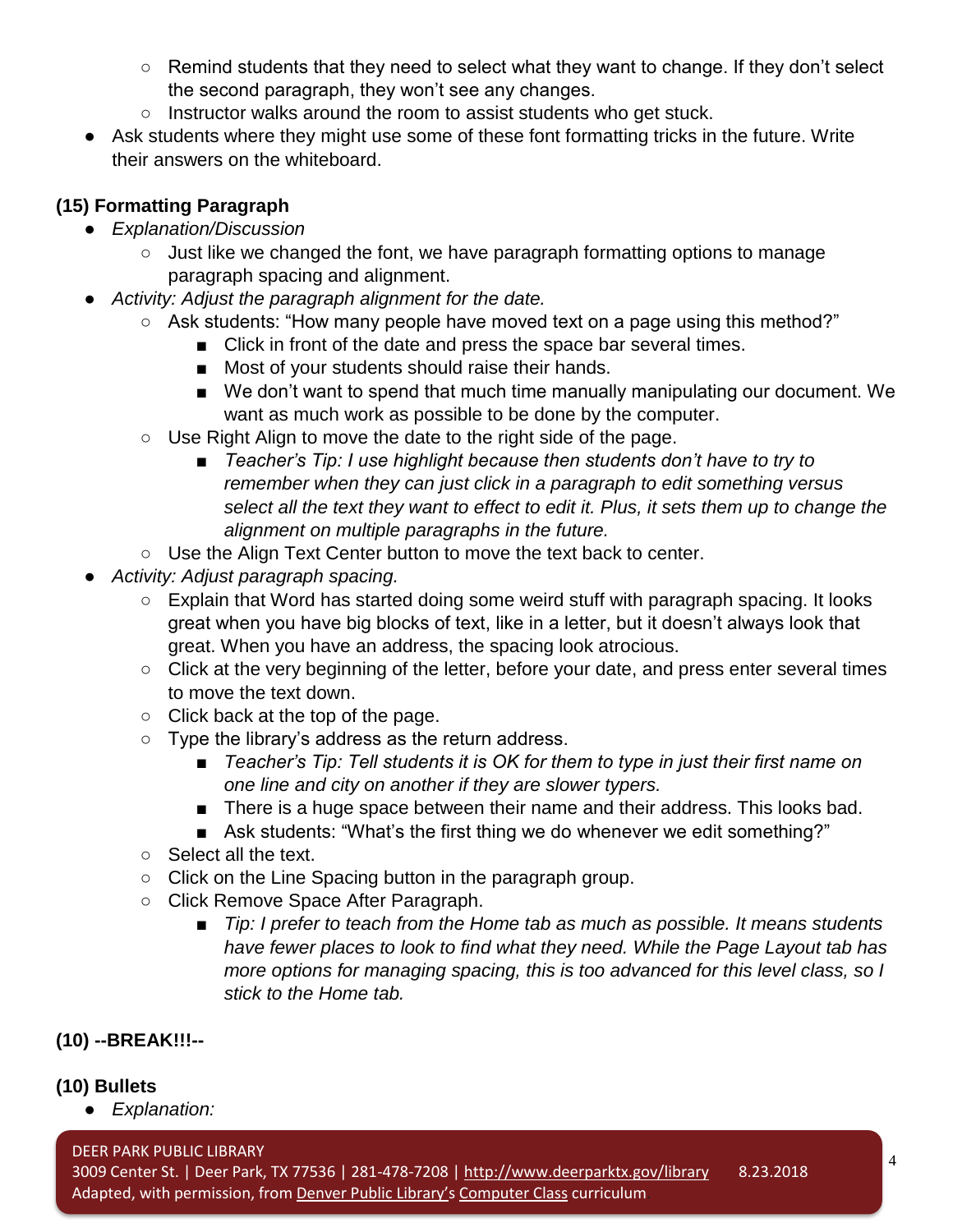- Bullets are a way of calling out lists in your document.
- Ask students where they might have seen bulleted or numbered lists?
	- Resumes
	- Recipes
	- Stats (like Olympic listings)
- Bullets are used in unordered lists. So when you list skills in a resume, you aren't saying "I'm first good at this, then I'm second good at that". You're making a list of things that you do really well in no particular order.
- Numbered lists are a little more straightforward. They are lists that show that there is an exact sequence to the list. E.G. Who finished the race in what order. What you should do first when you are building a chair from IKEA.
- Activity: add a recipe to your letter. Use an unordered list to list the ingredients.
	- Below your statement about how awesome the library is, tell mom you want to tell her your new favorite grilled cheese recipe.
	- First we're going to list the ingredients. Do the ingredients have an order? NO! Let's use bullets!
	- Add a bulleted list that lists the ingredients "bread", "cheese", & "butter".
		- *Tip!: Students may click on the dropdown arrow next to the bullets button. This* will give them bullet shape options. Options are the best! But, I generally don't *teach this unless students discover it on their own.*
- *Comprehension Check: Students create a numbered list for the steps to create a grilled cheese.*
	- Instructor walks around the room to help students who are stuck.

## **(5) Spell Check**

- *Explanation/Discussion*
	- We don't want to print out documents that have grammar or spelling mistakes, so we want to double check we didn't mess anything up.
- *Activity: Spell check a document when there are only a couple pages.*
	- The first option we have to perform a spell check is either as we go or for a document that is only a couple pages long.
		- When there is a word misspelled, there is a red squiggly line under it.
			- Right click on the misspelled word (peple).
			- The options menu has a list of word choices at the top to select from.
			- Select the correct spelling from the list of words.
		- When there is a grammar mistake, there is a blue squiggly line under it.
			- Right click on the grammar error (been hard).
			- Select the option for the correct grammar.
				- Not much changed. In this case, the grammar mistake was I hit the space bar 2 times between words instead of just one.
	- This method works great for short documents or for mistakes you notice as you are working, but it's not the best for longer documents.
- *Activity: Run a spell check.*
	- Use undo on your revisions that fixed the spelling and grammar errors.
	- Run Spell Check from the Review tab.
		- Use the sidebar to navigate through all spelling and grammar errors.

#### DEER PARK PUBLIC LIBRARY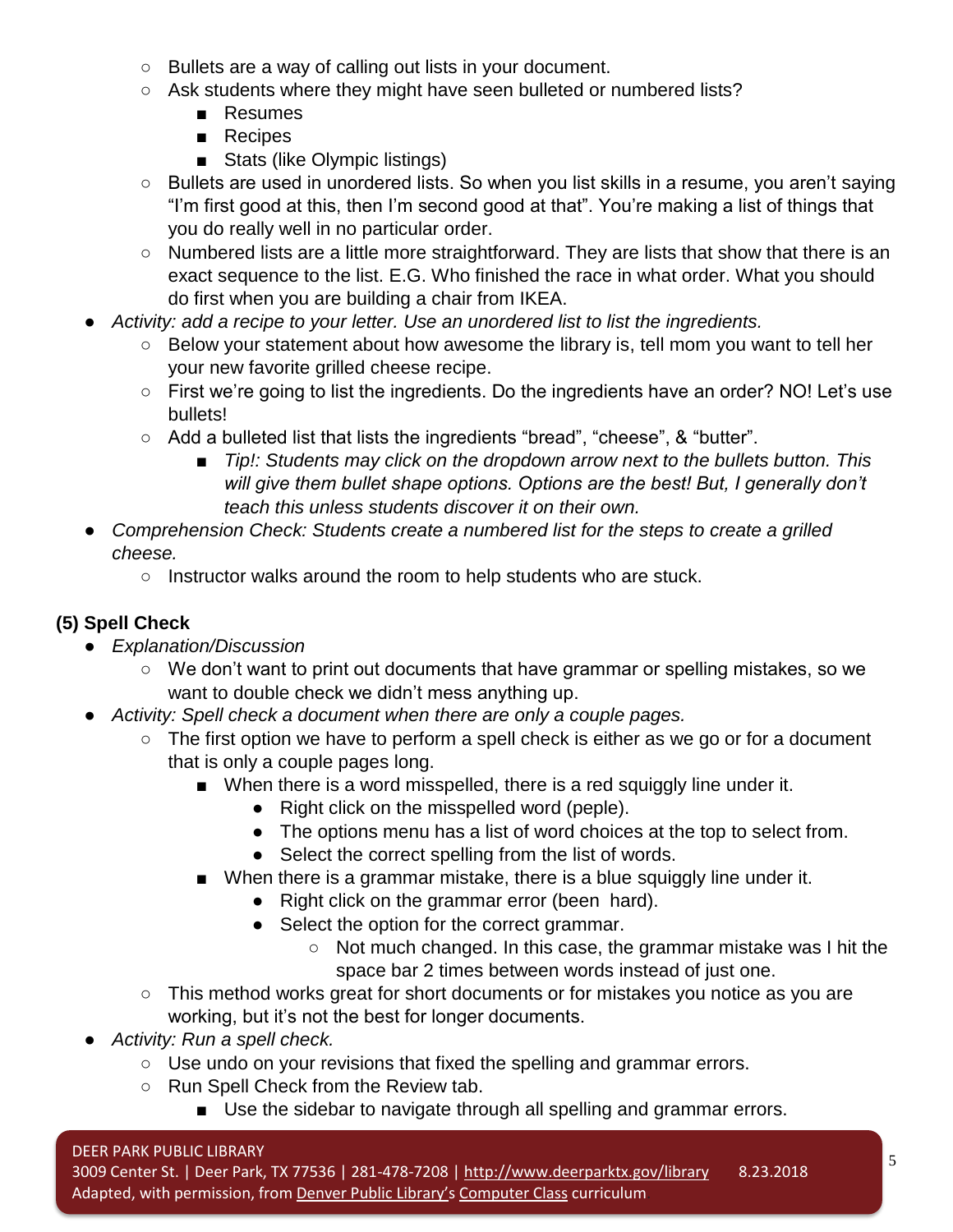- Word finds all the errors on the page.
- If you like a suggested change Word offers, click on Change.
- If it offers a suggestion for something like your name, click Ignore.
- If it doesn't offer a good suggestion, you can always edit the text in the field.

#### **(5) Margins**

- *Explanation/Discussion*
	- Ask students: "What is a margin?"
		- It is the white space around the outside of a page.
	- Ask students: "Why would we want to adjust a margin?"
		- Give the page more space. Especially with resumes, page space is a premium.
- *Activity: Adjust the margins of the letter.*
	- $\circ$  Use the margins button on the Layout tab to change the margins to Narrow.
		- Point out how much the text on the page moved up.
		- Explain: never go smaller than a Narrow– it just looks bad.

## **(15) Saving**

- *Explanation/Discussion*
	- Save v. Save As
	- Save As is for new documents or when you want to save an additional copy of a document.
	- Save is for saving changes made to a previously saved document.
- *Activity: Save Document1 to the desktop.*
	- Ask students: "Since this is a new file I'm saving, will I use Save or Save As?"
	- Go to the File tab and select Save As. Click the Browse button to bring up the dialog box.
		- Choose a Location:
			- Automatically selects My Documents for new docs.
			- If you want to change where the file is saved, use the left hand navigation pane to pick another location.
			- $\bullet$  E: = Flashdrive
			- $\bullet$  Desktop = Desktop
		- Choose a Name:
			- Ask students: "how many people think I would be able to find a specific letter I wrote if it was just titled whatever word wanted to title it?"
			- Rename the document "Letter To Mom June 2015"
			- *Teacher's Tip: Explain that we might want the date in the title because if we write many letters to Mom, we want to be able to find the specific one we are looking for.*
	- Click Save.
		- Minimize all your screens to see the file on the desktop.
- *Activity: Save changes made to the document.*
	- Make a minor change to the document, like move your signature down the page.
	- Ask students: "Do we need the old version of this document or just the changes we've made?"
	- Use the File tab to select Save.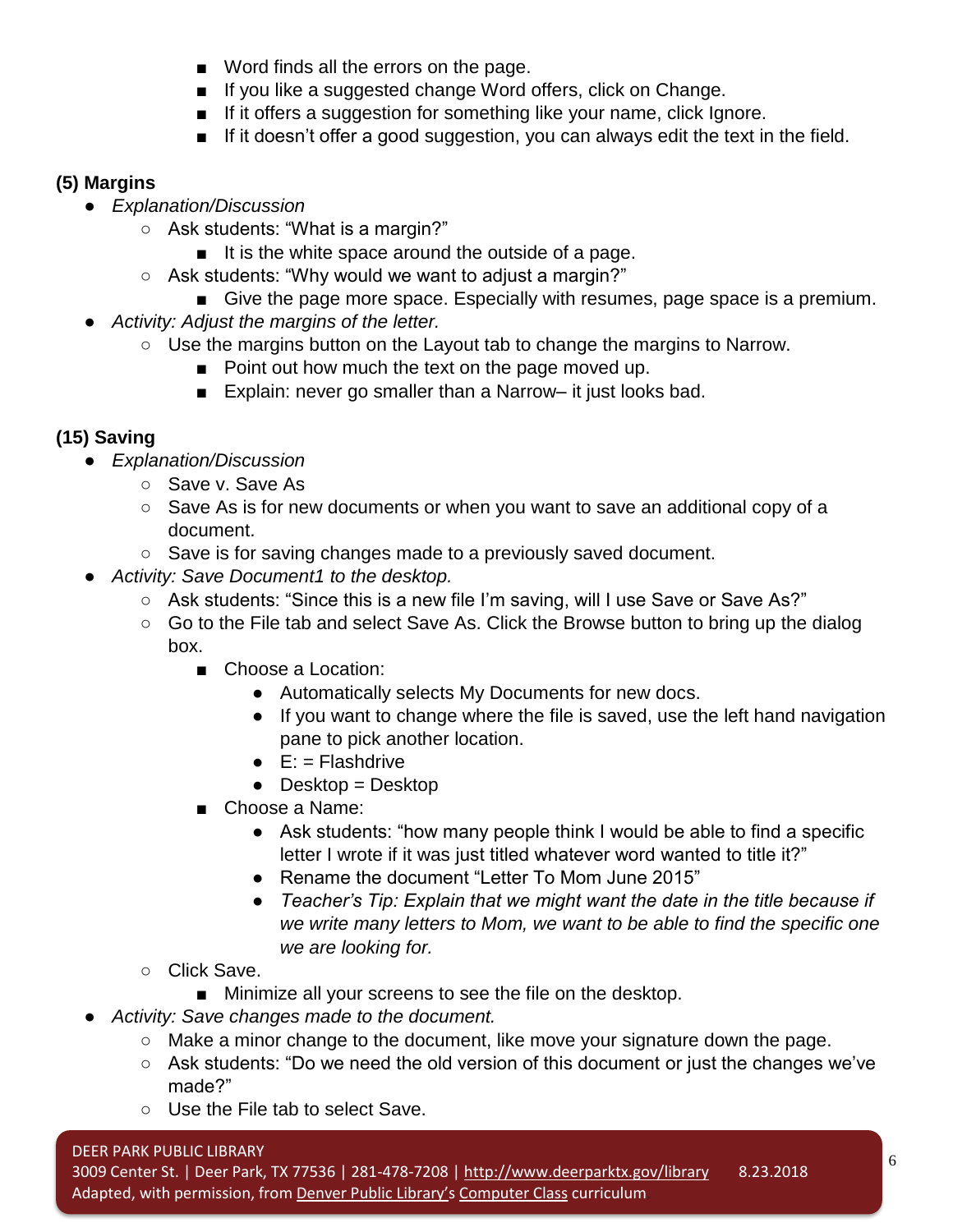- We didn't get a dialog box because it overwrote the previous file with the changes we made to the document.
- *Tip: You can use the Save diskette in the Quick Access Toolbar, but I like the continuity of going to the backstage view. However. When I've taught the Save diskette before, I've pointed out that it's quicker, meaning we can save quick changes. That seemed to resonate with students understanding.*
- *Comprehension Check: Save or Save As? Ask the students to answer the following questions as a group (don't let one person answer them all).*
	- You have updated your resume with your new address, save or save as?
	- You want to create a duplicate copy of your resume so you can tailor it for a different type of job application, save or save as?
	- You finished typing up a letter you started earlier, save or save as?
	- You just started a new document, save or save as?
	- You want to try out some new stuff you just learned in Word on a document, but you're afraid of messing up the original, save or save as?

#### **(5) Printing**

- *Activity: Print the document.*
	- Click on the File tab and select Print.
		- Point out the Print Preview.
		- Point out how to scroll through the preview of the pages of your document.
		- Point out how to print multiple copies.
	- Click on Print.

## **(10) Homework**

- *Explain:*
	- Students are expected to practice for at least 2 hours for each class.
	- Every library has both internet and Word on their computers. Please practice at a location that is convenient for you!
- Word tutorials at gcflearnfree.org.
	- Assign tutorials on Saving and Sharing Documents, Text Basics, Formatting Text, Page Layout, Printing Documents, Line and Paragraph Spacing, Lists.

## **(5) Conclusion**

- Go over handout, review material, emphasize contact info & further resources on handout.
- Any questions? Final comments?
- Remind to take survey.